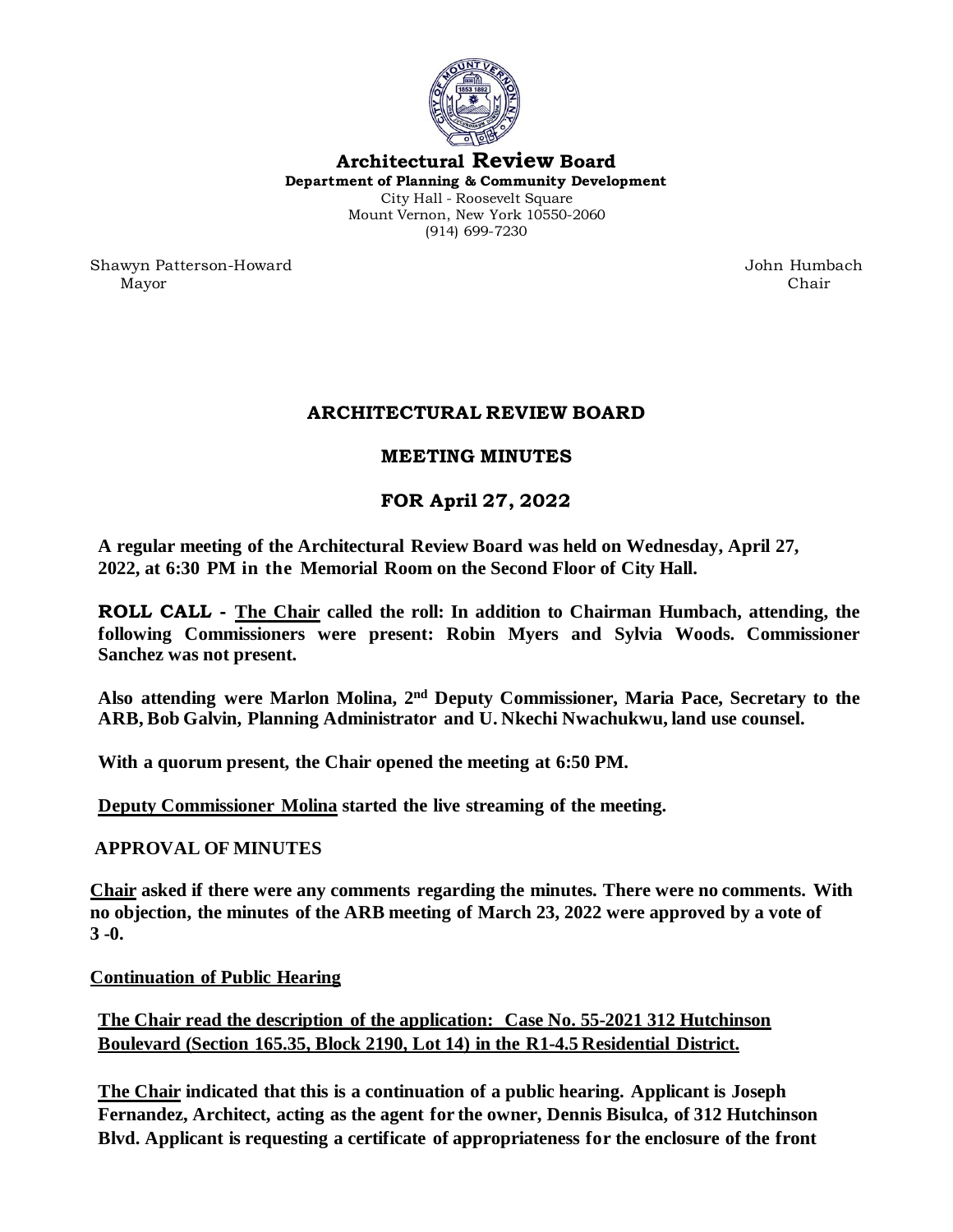**porch and conversion into a three-season room. The subject property is a single-family residence in the R1-4.5 residential zone. The residence is located across the street from the wooded right of way for the Hutchinson River Parkway.** 

**Project includes the enclosure of the front porch for a new three season room. Applicant has provided examples of the door and windows and materials for the stairs that will be used for the enclosure of the porch.** 

**The Chair indicated that the applicant has provided renderings showing various views of the porch enclosure including the steps, risers, foundation and corners of the porch. Applicant has provided samples of the materials to the ARB meeting. The ARB already has the architect's plans that were previously provided.** 

**The Chair asked the architect to review the renderings with the Board.**

**Mr. Fernandez, the Architect, showed the renderings on an easel for the board members. He went through the sample materials and described the porch enclosure, the treatment of the steps, risers and foundation which match the corners of the porch enclosure. He also reviewed the new white railing going up the stairs and around the landing at the top of the stairs. He also showed the foundation landscape on the renderings.** 

**The Chair asked if there were any questions from the Commissioners.**

**Commissioner Woods asked if there were any lights in front of the house?**

**Mr. Fernandez indicated there are lights inside the porch which provide lighting to the stairs and outside.** 

**Mr. Bisulca, the owner, also explained that there is low level lighting outside.** 

**There were no further questions from the board members.** 

**The Chair asked if there was any public comment. There was none. He then asked for a motion to close the public hearing and approve the application for 312 Hutchinson Blvd.** 

**Commissioner Woods made a motion to close the public hearing and approve the application, seconded by Commissioner Myers and carried by a vote of 3-0.** 

**Continued Public Hearing**

**The Chair read the description of the application: Case No. 9 – 2022 27 Vernon Place (Section 165.32, Block 2050, Lot 10) in the R1-4.5 Residential District.**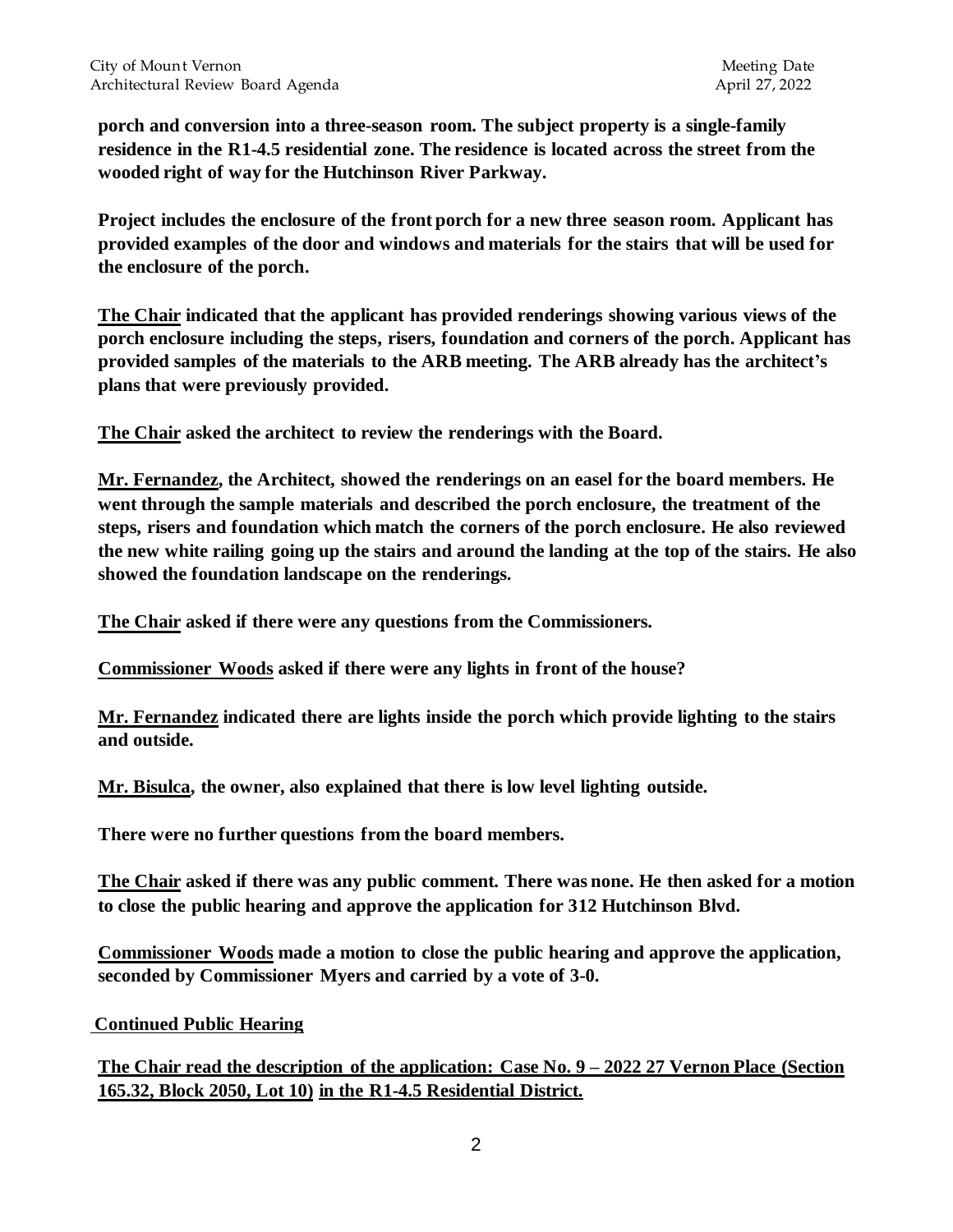**The Chair indicated that the Applicant is requesting to remove slate roof, install ice water shield and replace with G.A.F architectural Timberline Lifetime over the entire roof area. The color will be oyster gray. Applicant has provided information regarding the shingles, materials, colors and costs. Applicant provided a photograph of his residence.** 

**The Applicant explained that he and his contractor had looked at a more architectural shingle. He showed the board the new proposed shingles and color.** 

**The Chair reviewed several factors relating to the application. The Board should consider that a number of roofs on the block have already been converted to shingle roofs; the design of the house has a relatively flat roof which is high off the ground and not so apparent visually.**

**The other members of the board agreed with the Chair and indicated that they were ready to approve the application.** 

**The Chair asked if there was any public comment. There being none, he asked for a motion to close the public hearing and approve the application to install the new shingle roof.**

**Commissioner Woods made a motion to close the public hearing and approve the application, seconded by Commissioner Myers and carried by a vote of 3-0.** 

### **New Public Hearing**

**The Chair read the description of the application: Case No. 14-2022 1 Beechwood Avenue (Section 165.73, Block 4008, Lot 21) located in the Commercial Business (CB) Zoning District.**

**The Chair indicated that Ziad Jaber, the owner of the 6,300-sf subject property, is requesting a Certificate of Appropriateness for renovation and addition of a third repair bay for the existing auto repair facility at 1 Beechwood Avenue. Applicant received special permit approval from the Planning Board on April 6, 2022.** 

**The Chair indicated that the Planning Board confirmed the proposed action as a Type II action on November 3, 2021. Therefore, ending the SEQRA review.** 

**The Chair introduced the architect for the project, Mr. Carlos Sosa Streber.** 

**Mr. Streber provided revised plans with changes requested by the Planning Board. He reviewed the changes which included the relocation of the trash enclosure from the front of the property, place a note on the plans providing for video from the security cameras being retained for 60 days, change of chain link fence to wrought iron at rear and along the side of the property, moving the existing sign off of the City r-o-w and submission of a Narrative describing traffic circulation. The plans provide landscape screening along Beechwood Avenue and North Columbus Avenue. Landscaping includes 34 boxwood shrubs and 38**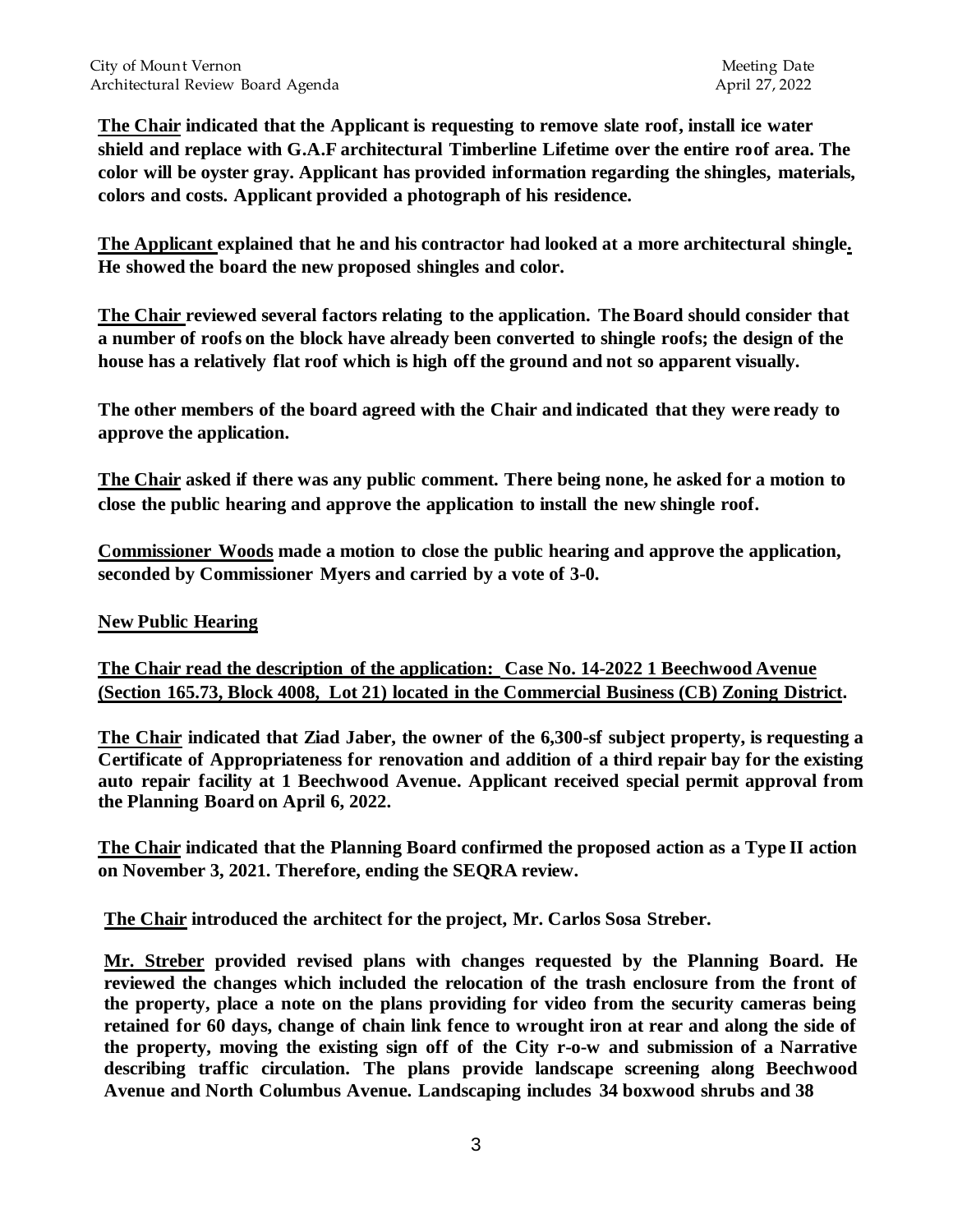**perennial plantings plus grass and maintenance of existing trees along the property's street frontage. There will also be an irrigation system for the landscaping in the front. He described the building's stucco façade and provided the color samples. He also showed the lighting and fixtures proposed and the enclosure materials for the trash enclosure.** 

**The Chair asked if there were any questions from the board members.**

**Commissioner Myers asked if the property was on a corner?**

**Mr. Streber indicated it is at the intersection of Beechwood and North Columbus Avenue with the railroad tracks at the rear.** 

**Commissioner Woods asked about the entrance and egress from the site?**

**Mr. Streber explained that the circulation is not changing. Traffic is two-way on Beechwood.** 

**The Chair asked if there was any public comment. There being none, he asked for a motion to close the public hearing and approve the application.** 

**Commissioner Myers made a motion to close the public hearing and approve the application, seconded by Commissioner Woods, and carried by a vote of 3-0.** 

#### **New Public Hearing**

### **The Chair read the description of the application: Case No 16 – 2022 521 Westchester Avenue (Section 159.79, Block 2010, Lot 16) in the R1.4-5 Residential District**

**The Chair stated that the Applicant is Juan Contreras, the owner of the residence. Anthony Nanna of Michael DePasquale, Architects and Planners represents the applicant. The project consists of renovations to the existing two-family residence which will include interior alterations plus a new roof, patio door, entry door, replacement of some windows, exterior painting of façade, and the removal of a dilapidated, non-functioning chimney. Architect has provided the exterior elevations and photographs of the residence and existing conditions. The Applicant has also provided renderings of the residence post-construction.** 

**The Chair read the SEQRA Determination:** This action is a "Type II" action based on 617.5 (c)(12) "*construction or expansion of a single family, a two-family or a three-family residence on an approved lot ......"* therefore, ending the SEQRA process.

**The Chair introduced the architect, Mr. Anthony Nanna and asked him to explain the project**.

**Mr. Nanna showed the photographs of the residence and the plans. He said that the house needs lots of work. It is set back from the road and there is no side or back yard. They are proposing to replace the leaking roof with new asphalt shingle roof. They will be painting the house white,**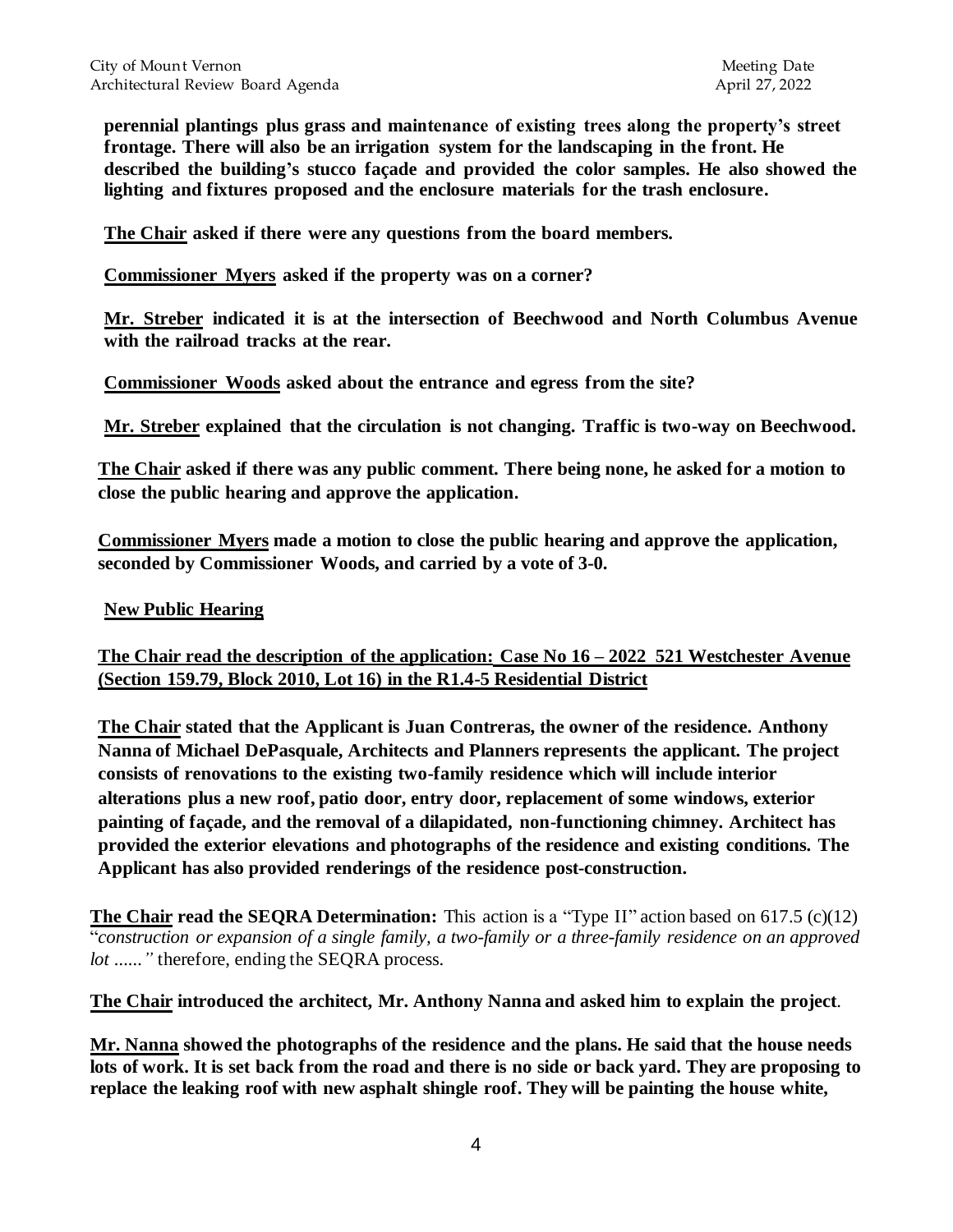**replacing windows, putting a porch off the living room and changing from 2 door garage to one door garage.** 

**The Chair asked if the board members had any questions.** 

**Commissioner Woods asked if an SUV could fit in the garage?**

**Mr. Nanna indicated that yes, an SUV would fit in the garage. He also indicated that there are two exits on the second floor, one to the second floor and one to the first-floor apartment. They will be adding an exterior door.** 

**Commissioner Myers recommended a shed roof over the entry doorway. Also consider exterior lighting over the door and over the archway. She asked what is happening with the driveway?**

**Mr. Nanna indicated that they will be placing paving, gravel or Belgian block along the side of the driveway.** 

**Commissioner Myers asked about landscaping?**

**Mr. Nanna said not yet, but they plan on doing this. Applicant wants to fix the exterior first and get into the house.**

**The Chair stated that he would like a rendering including the recommendations to provide to the board members.** 

**The Chair asked if there was any public comment. There being none, he asked for a motion to close the public hearing and approve the application with conditions.** 

**Commissioner Myers made a motion to close the public hearing and approve the application with the following conditions:** *revised plan showing the Board's recommendations including details on exterior wall light sconces around the archway door, patio doors and above the new entry door, shed roof over entry door, cobble harbor stone walkway from patio along driveway to new first floor entrance, and existing driveway to remain gravel. Note on the plan in the area of the driveway indicating "that the driveway, patio and landscaping to be determined and filed under separate building permit at a later date.* **The motion was seconded by by Commissioner Woods and carried by a vote of 3-0.** 

 **Mr. Galvin, the Planning Administrator, indicated that staff would provide the revised plans to each of the board members.**

### **New Public Hearing**

**The Chair read the description of the application: Case No 13-2022 115 South Macquesten Parkway ( 164.75, Block 1060, Lots 1, 2, 3, 6, 8 & 29) located in the MVW-TOD – HUB Zoning District**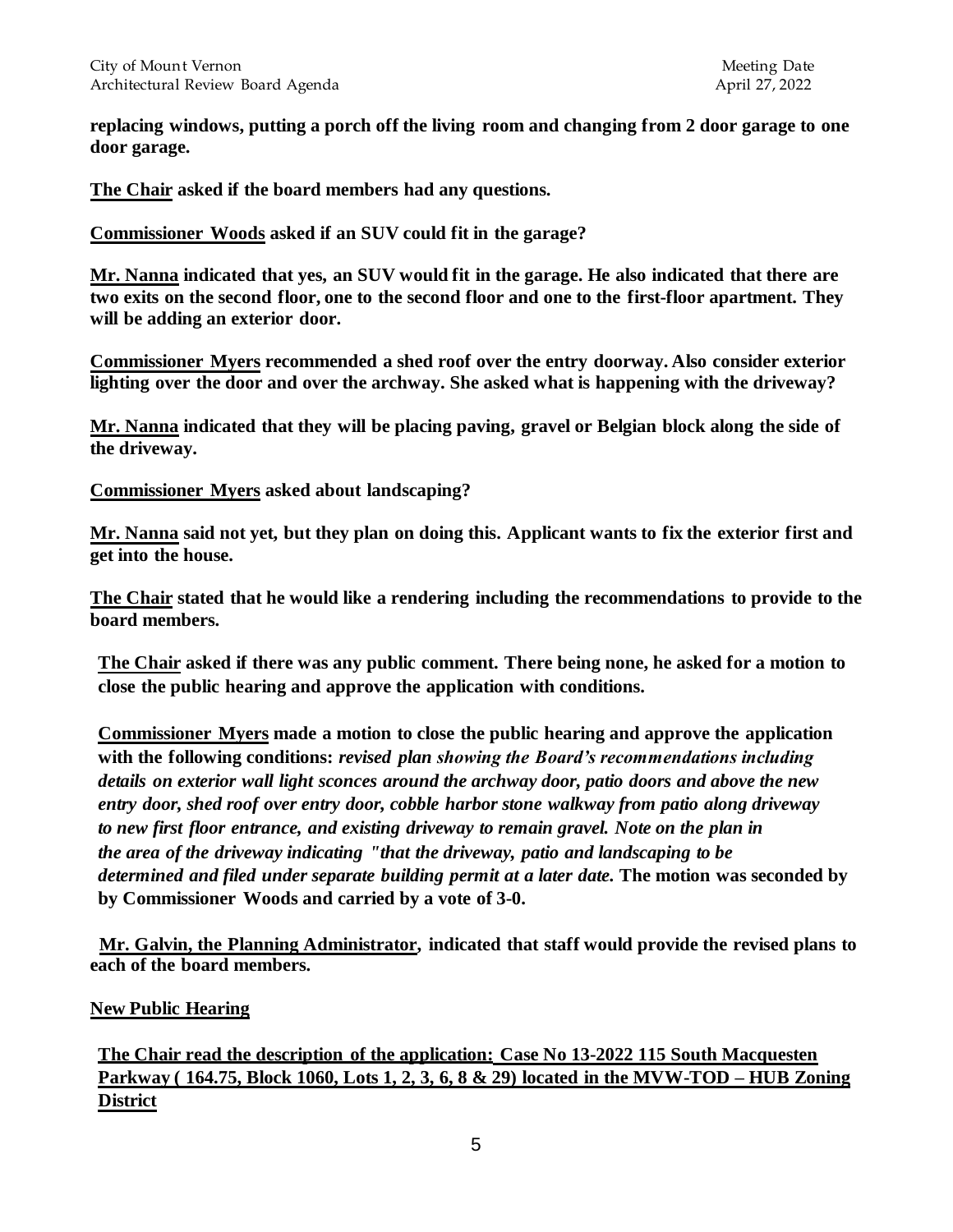**The Chair indicated that this is a new public hearing. He stated that the Applicant is the NRP Group, LLC which is seeking a certificate of appropriateness for the redevelopment of property at 115 South Macquesten Parkway in the Mount Vernon West Transit Oriented Development HUB zone (MVW-H Zone). The property is located on the east side of South Macquesten Parkway with frontage on Grove Street and South Terrace Avenue. The Applicant is represented by their attorney, Ms. Janet Giris.** 

**The Chair continued with the description of the project. The Project consists of two residential towers containing a total of 315 residential units, approximately 4,940 sf of commercial space, approximately 1,952 sf of amenity space, together with 291 structure parking spaces and related infrastructure. Project has been designed with the form-based requirements of the MVW zone as a "Tower on Podium" with two residential towers and outdoor courtyard on fourth floor providing open space to the residents of both towers. Tower 1 located at corner of S. Macquesten, and Grove is proposed to be 13 stories with 214 units; Tower 2 to be located along South Terrace is proposed to be 9 stories with 101 units.** 

**Applicant Attorney's Cover Letter provides information on the Project's compliance with specified standards which are listed in the Letter. The following material is included: Planning Board's Negative Declaration closing out its SEQRA review (9/8/21), copy of the Planning Board's site plan Resolution (11/3/21).** 

**Applicant's submission also includes:** 

- ➢ **Aerial views of the Project Site,**
- ➢ **existing photographs of the property**
- ➢ **Set of Architectural drawings**
- ➢ **Civil Engineering drawings.**

**The Chair asked the commissioners if they had any questions.**

**Commissioner Myers asked if the electrical wires could be buried.**

**Mr. Jonathan Gertman, the VP for the NRP Group indicated that the overhead wires will be buried and is a condition of the Planning Board approval.** 

**The Chair asked if there were any additional questions from the board members. The Chair then asked if there was any public comment. There being none, he asked for a motion to close the public hearing and approve the application.**

**Commissioner Myers made a motion to close the public hearing and approve the application, seconded by Commissioner Woods, and carried by a vote of 3-0.**